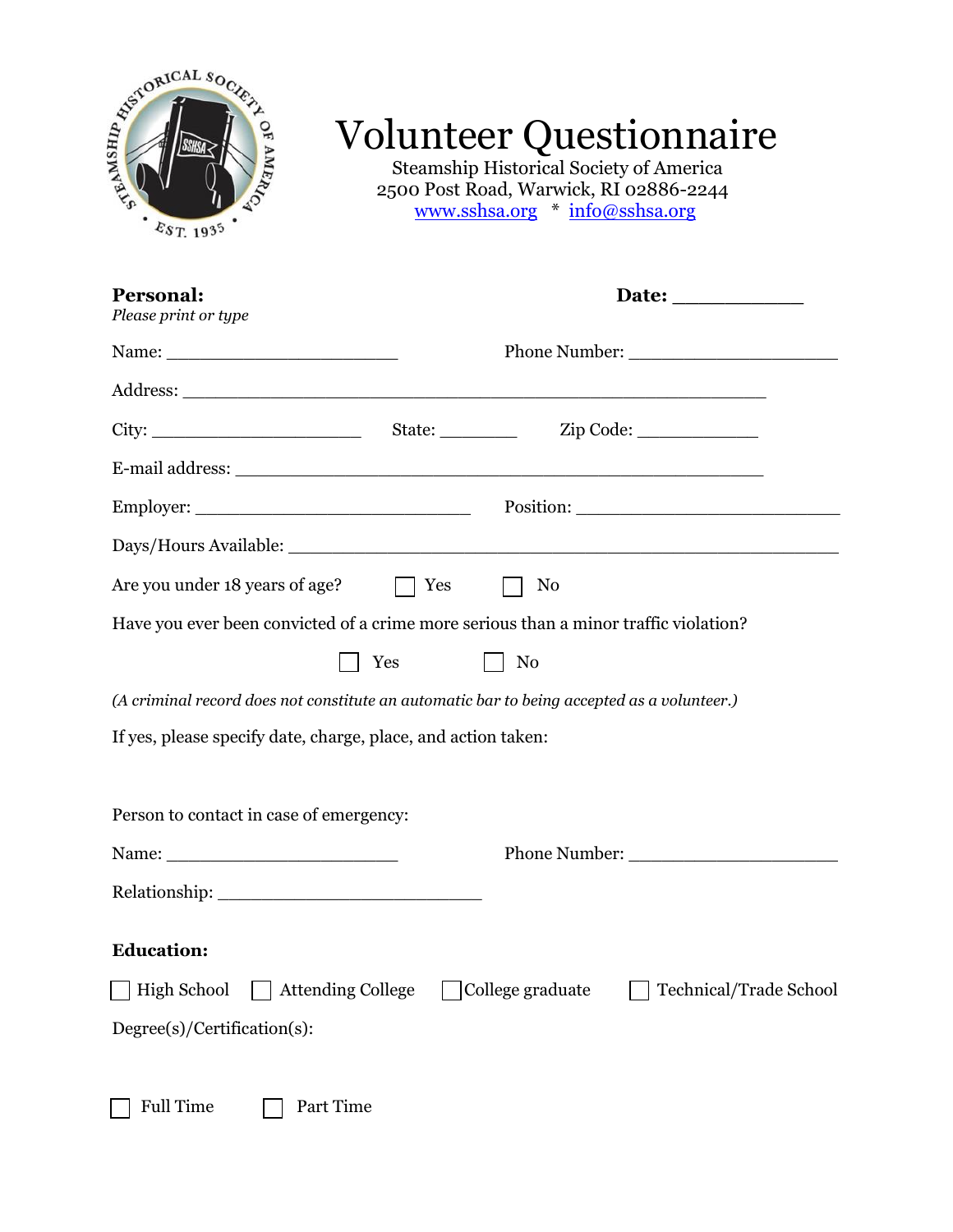- 1. Why do you wish to volunteer at SSHSA?
- 2. How did you hear about volunteer work at SSHSA?
- 3. Do you have previous historical society/museum experience?  $\Box$  Yes  $\Box$  No If yes, where have you worked and in what capacity?

## **Previous Volunteer Experience:**

*(Please complete in full, starting with your most recent volunteer experience.)*

| <b>Organization Name</b> | <b>Dates of Service</b> | <b>Volunteer Duties</b> | <b>Supervisor Name</b><br>and Phone Number |
|--------------------------|-------------------------|-------------------------|--------------------------------------------|
|                          |                         |                         |                                            |
|                          |                         |                         |                                            |
|                          |                         |                         |                                            |

## **Availability:**

Which days would you be able to work? (*Please circle.)*

M T W TH F SAT SUN

What time of day would you prefer? (*Please circle.)*

Mornings Afternoons Evenings

What type of projects do you prefer? *(Check all that apply.)*

 $\Box$  Long term projects (ie: several weeks)  $\Box$  Short term projects (ie: a few hours)

Ongoing projects (ie: 2-4 hours weekly/monthly) One time project (ie: special event)

What type(s) of volunteer opportunities are you interested in? *(Check all that apply.)*